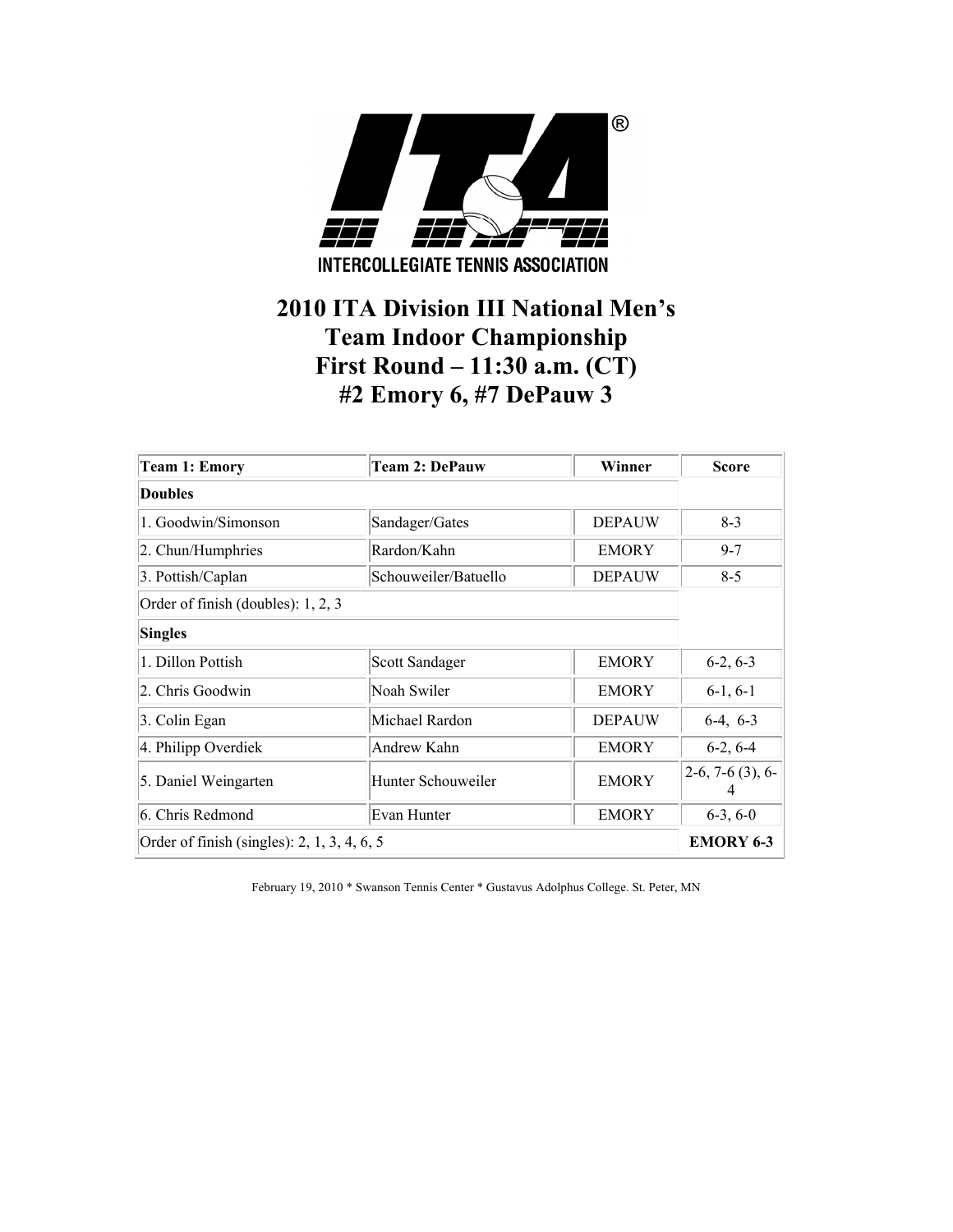

# **2010 ITA Division III National Men's Team Indoor Championship First Round – 11:30 a.m. (CT) #3 Washington U. 8, #6 Johns Hopkins 1**

| Team 1: Washington U                        | <b>Team 2: Johns Hopkins</b> | Winner            | <b>Score</b>           |
|---------------------------------------------|------------------------------|-------------------|------------------------|
| Doubles                                     |                              |                   |                        |
| 1. Stein/Woods                              | Maldow/Wang                  | <b>WASHINGTON</b> | $8 - 4$                |
| 2. Watts/Farah                              | Barnaby/Blythe               | WASHINGTON        | $8 - 4$                |
| 3. Chiang/Levy                              | Mernit/Rauck                 | WASHINGTON        | $8 - 4$                |
| Order of finish (doubles): 1, 2, 3          |                              |                   |                        |
| <b>Singles</b>                              |                              |                   |                        |
| 1. John Watts                               | David Maldow                 | <b>WASHINGTON</b> | $6-0, 6-0$             |
| 2. Isaac Stein                              | Andrew Wang                  | WASHINGTON        | $4-6, 6-2, 6-4$        |
| 3. Adam Putterman                           | Warren Elgort                | <b>WASHINGTON</b> | $6-2, 4-6, 7-6$<br>(1) |
| 4. Max Woods                                | Andy Hersh                   | WASHINGTON        | $6-2, 6-3$             |
| 5. Gary Parizher                            | Will Grist                   | WASHINGTON        | $6-2, 6-2$             |
| 6. Danny Levy                               | Jacob Barnaby                | <b>HOPKINS</b>    | $6-2, 6-3$             |
| Order of finish (singles): 1, 3, 2, 4, 5, 6 |                              |                   | <b>WASH 8-1</b>        |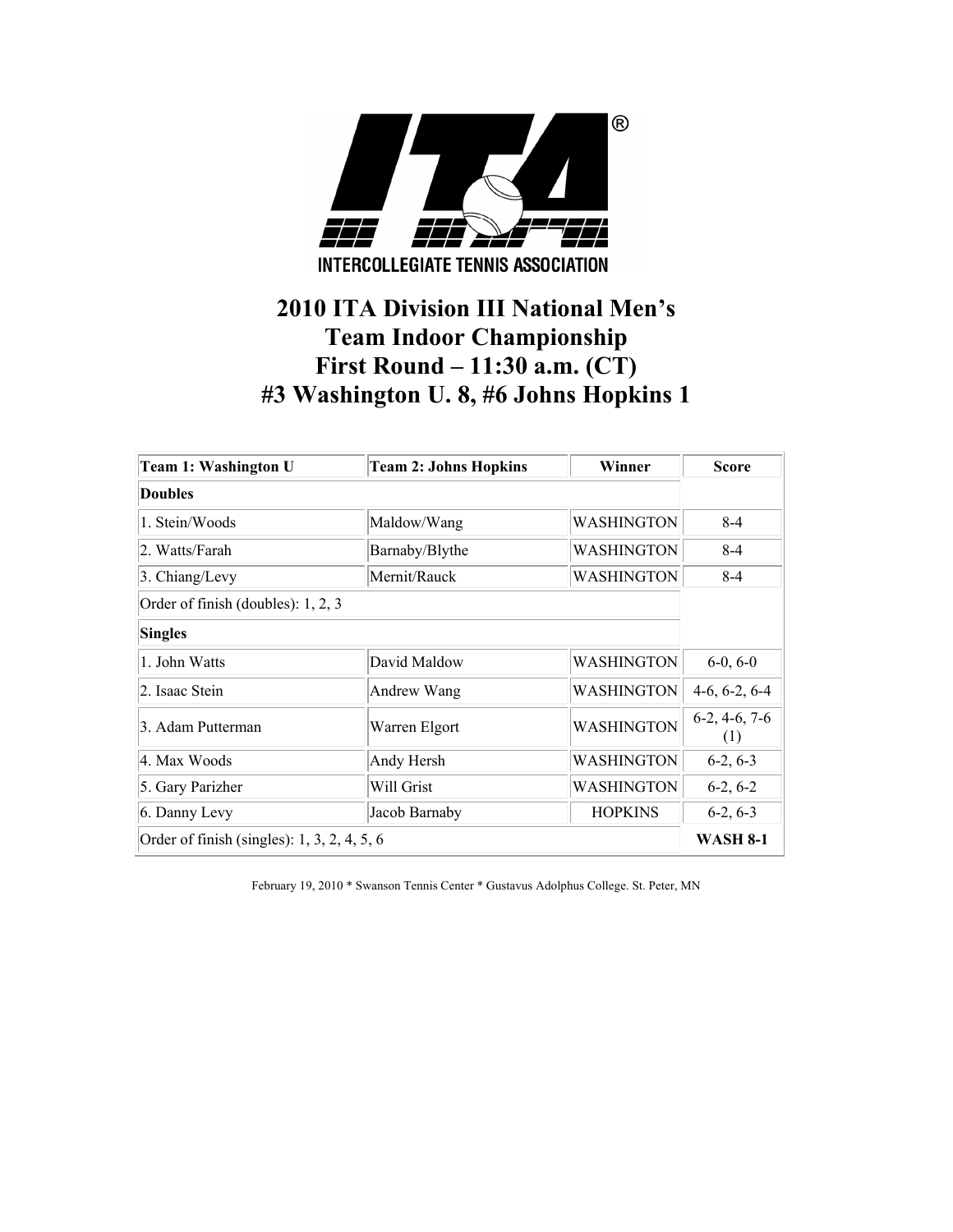

# **2010 ITA Division III National Men's Team Indoor Championship First Round – 5:00 p.m. (CT) #4 Kenyon 8, #5 Gustavus Adolphus 1**

| Team 1: Kenyon                              | <b>Team 2: Gustavus Adolphus</b> | Winner          | <b>Score</b>      |
|---------------------------------------------|----------------------------------|-----------------|-------------------|
| <b>Doubles</b>                              |                                  |                 |                   |
| 1. VandenBerg/Greenberg                     | Donkena/Johnson                  | <b>KENYON</b>   | $8-2$             |
| 2. Piskacek/Polster                         | Clark/Olson                      | <b>KENYON</b>   | $9 - 8$           |
| $3.$ Ye/Brody                               | Jethwa/Otero                     | <b>GUSTAVUS</b> | $9 - 7$           |
| Order of finish (doubles): 1, 3, 2          |                                  |                 |                   |
| <b>Singles</b>                              |                                  |                 |                   |
| 1. Mike Greenberg                           | Amrik Donkena                    | <b>KENYON</b>   | $6-1, 6-2$        |
| 2. Tomas Piskacek                           | Patrick Clark                    | <b>KENYON</b>   | $6-2, 6-7, 6-3$   |
| 3. Jeremy Polster                           | Daniel Pmeranc                   | <b>KENYON</b>   | $6-1, 6-2$        |
| 4. Will VandenBerg                          | Tyler Johnson                    | <b>KENYON</b>   | $7-5, 6-0$        |
| 5. Paul Burgin                              | Krishan Jethwa                   | <b>KENYON</b>   | $6-2, 6-1$        |
| 6. Charlie Brody                            | Kyle Olson                       | <b>KENYON</b>   | $7-5, 6-3$        |
| Order of finish (singles): 1, 5, 3, 2, 4, 6 |                                  |                 | <b>KENYON 8-1</b> |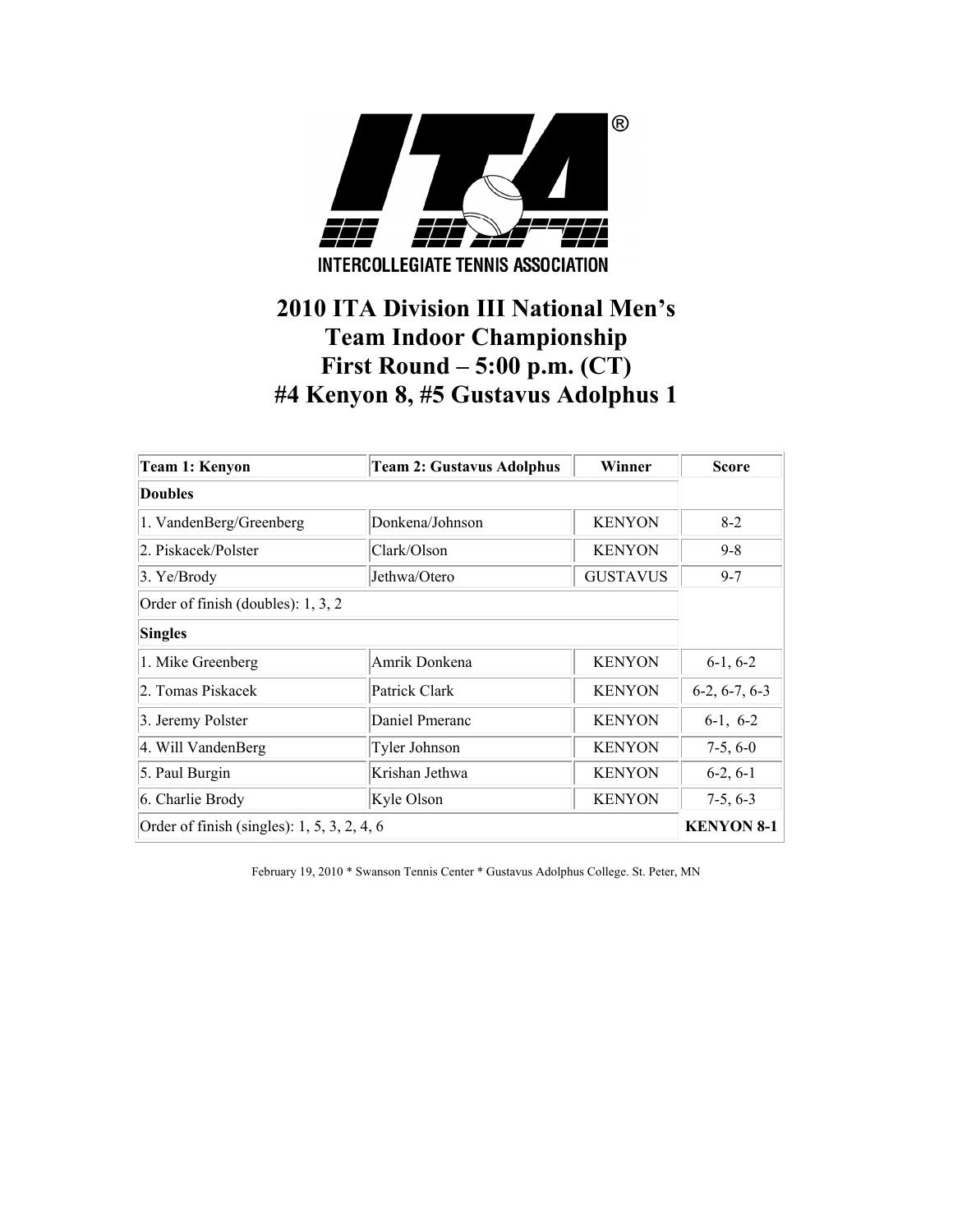

# **2010 ITA Division III National Men's Team Indoor Championship First Round – 5:00 p.m. (CT) #1 UC-Santa Cruz 5, #8 Carnegie Mellon 4**

| Team 1: UC-Santa Cruz                       | <b>Team 2: Carnegie Mellon</b> | Winner          | <b>Score</b>    |
|---------------------------------------------|--------------------------------|-----------------|-----------------|
| <b>Doubles</b>                              |                                |                 |                 |
| 1. Vartabedian/Pybas                        | Muliawan/Ljuboja               | <b>UCSC</b>     | $8 - 4$         |
| 2. Koenig/Stanley                           | Nemerov/Mactaggart             | <b>CARNEGIE</b> | $9 - 8$         |
| 3. Capaul/Larsen                            | Miller/King                    | <b>UCSC</b>     | $8-5$           |
| Order of finish (doubles): 1, 3, 2          |                                |                 |                 |
| <b>Singles</b>                              |                                |                 |                 |
| 1. Brian Pybas                              | Alex Nemerov                   | <b>UCSC</b>     | $6-7, 6-4, 6-3$ |
| 2. Marc Vartabedian                         | <b>Bobby Mactaggart</b>        | <b>CARNEGIE</b> | $3-6, 6-2, 1-0$ |
| 3. Erich Koenig                             | James Muliawan                 | <b>CARNEGIE</b> | $7-5, 4-6, 1-0$ |
| 4. Silvio Chiba                             | Duke Miller                    | <b>UCSC</b>     | $4-6, 6-3, 6-3$ |
| 5. Aaron Morrill                            | Jon Spero                      | <b>UCSC</b>     | $6-2, 6-2$      |
| 6. Andre Halabi                             | Harsha Rao                     | <b>CARNEGIE</b> | $7-5, 7-5$      |
| Order of finish (singles): 5, 4, 1, 2, 3, 6 |                                |                 | <b>UCSC 5-4</b> |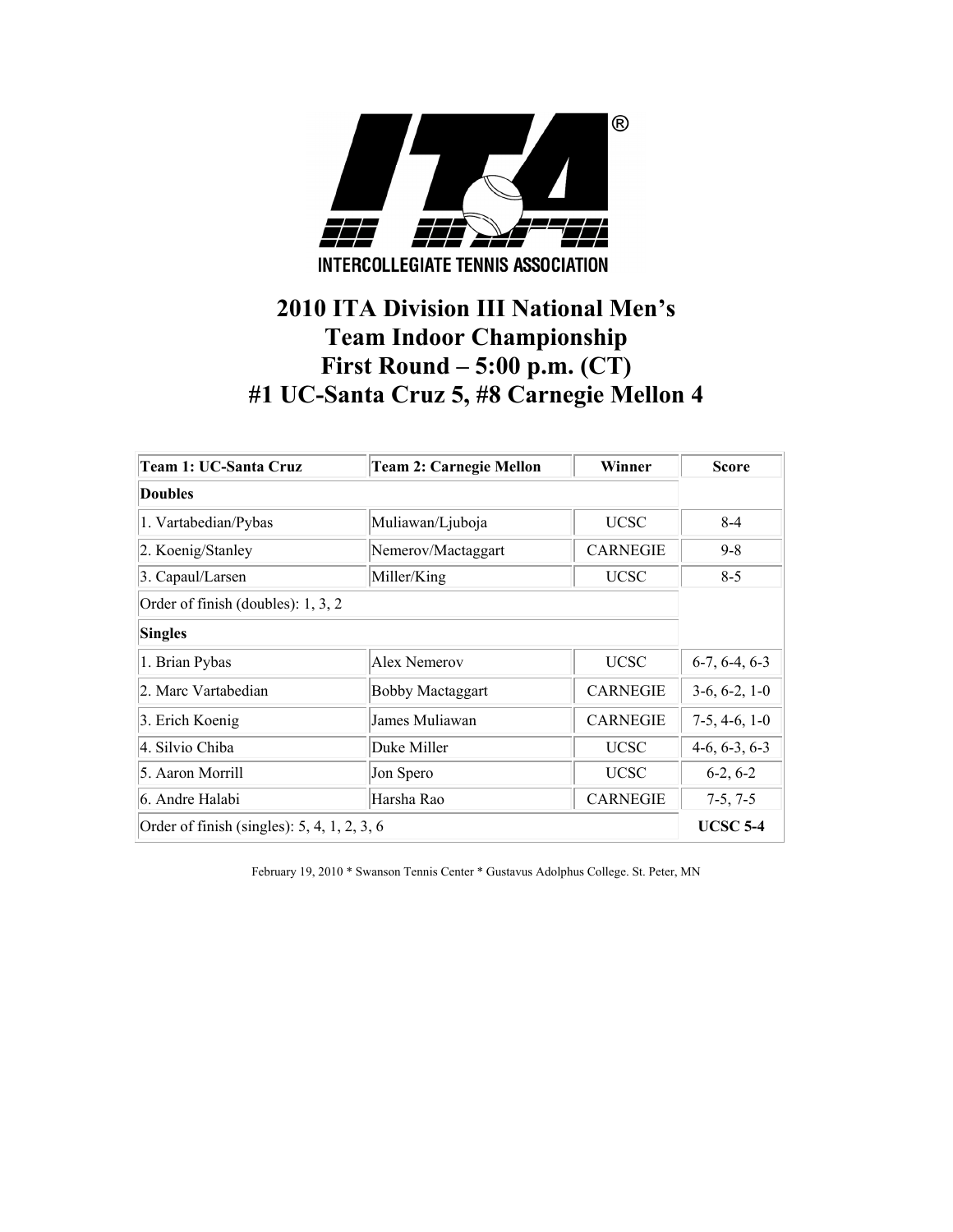

# **2010 ITA Division III National Men's Team Indoor Championship Consolation Semifinals – 8:30 a.m. (CT) #8 Carnegie Mellon 8, #5 Gustavus Adolphus 1**

| <b>Team 1: Gustavus Adolphus</b>            | <b>Team 2: Carnegie Mellon</b> | Winner          | <b>Score</b>      |
|---------------------------------------------|--------------------------------|-----------------|-------------------|
| Doubles                                     |                                |                 |                   |
| 1. Donkena/Johnson                          | Muliawan/Ljuboja               | <b>CARNEGIE</b> | $8-4$             |
| 2. Clark/Olson                              | Nemerov/Mactaggart             | <b>CARNEGIE</b> | $8 - 4$           |
| 3. Jethwa/Otero                             | Miller/King                    | <b>CARNEGIE</b> | $8-0$             |
| Order of finish (doubles): 1, 3, 2          |                                |                 |                   |
| <b>Singles</b>                              |                                |                 |                   |
| 1. Amrik Donkena                            | Alex Nemerov                   | <b>GUSTAVUS</b> | $6-3, 7-5$        |
| 2. Patrick Clark                            | <b>Bobby Mactaggart</b>        | <b>CARNEGIE</b> | $3-6, 6-3, 1-0$   |
| 3. Daniel Pmeranc                           | James Muliawan                 | <b>CARNEGIE</b> | $6-0, 6-4$        |
| 4. Tyler Johnson                            | Duke Miller                    | <b>CARNEGIE</b> | $6-4, 3-6, 6-1$   |
| 5. Krishan Jethwa                           | Jon Spero                      | <b>CARNEGIE</b> | $6-7(2), 6-1, 1-$ |
| 6. Kyle Olson                               | Harsha Rao                     | <b>CARNEGIE</b> | $6-4, 6-4$        |
| Order of finish (singles): 3, 1, 4, 2, 6, 5 |                                |                 |                   |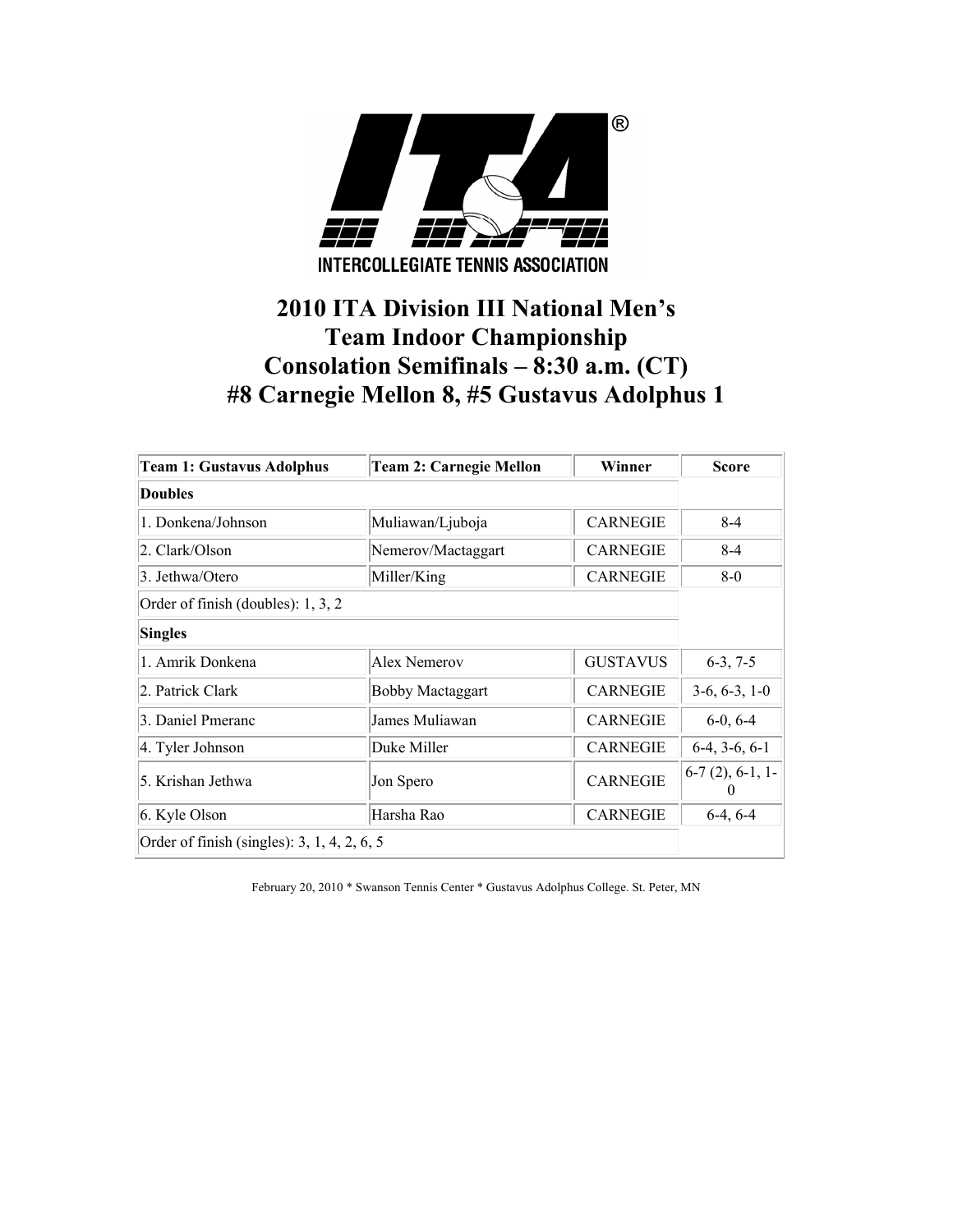

# **2010 ITA Division III National Men's Team Indoor Championship Consolation Semifinal – 8:30 a.m. (CT) #6 Johns Hopkins 6, #7 DePauw 3**

| <b>Team 1: Johns Hopkins</b>                  | <b>Team 2: DePauw</b> | Winner         | <b>Score</b>             |
|-----------------------------------------------|-----------------------|----------------|--------------------------|
| <b>Doubles</b>                                |                       |                |                          |
| 1. Maldow/Wang                                | Sandager/Gates        | <b>DEPAUW</b>  | $8 - 4$                  |
| 2. Barnaby/Blythe                             | Rardon/Kahn           | <b>HOPKINS</b> | $8 - 4$                  |
| 3. Mernit/Rauck                               | Schouweiler/Batuello  | <b>HOPKINS</b> | $9 - 7$                  |
| Order of finish (doubles): 2, 1, 3            |                       |                |                          |
| <b>Singles</b>                                |                       |                |                          |
| 1. David Maldow                               | Scott Sandager        | <b>HOPKINS</b> | $6-2, 6-4$               |
| 2. Andrew Wang                                | Noah Swiler           | <b>HOPKINS</b> | $7-6(6), 6-2$            |
| 3. Warren Elgort                              | Michael Rardon        | <b>HOPKINS</b> | $6-4, 6-4$               |
| 4. Andy Hersh                                 | Andrew Kahn           | <b>HOPKINS</b> | $6-3, 6-2$               |
| 5. Will Grist                                 | Hunter Schouweiler    | <b>DEPAUW</b>  | $6-2, 6-2$               |
| 6. Jacob Barnaby                              | Will Gates            | <b>DEPAUW</b>  | $7-5, 6-7$<br>$(5), 1-0$ |
| Order of finish (singles): $1, 3, 2, 4, 5, 6$ |                       |                |                          |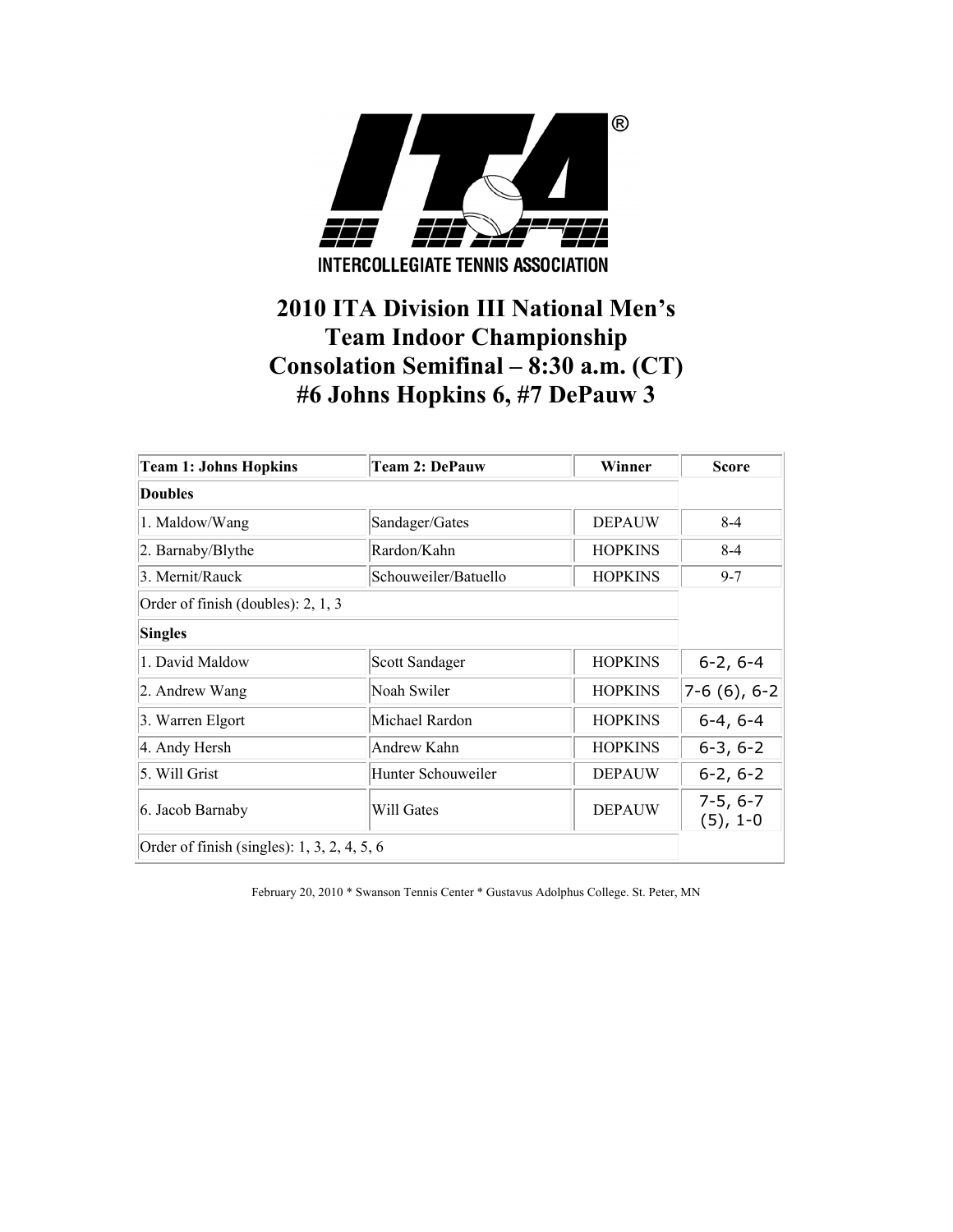

## **2010 ITA Division III National Men's Team Indoor Championship Semifinals – 2:00 p.m. (CT) #1 UC-Santa Cruz 5, #4 Kenyon 4**

| Team 1: UC-Santa Cruz                         | <b>Team 2: Kenyon</b> | Winner        | <b>Score</b>    |
|-----------------------------------------------|-----------------------|---------------|-----------------|
| <b>Doubles</b>                                |                       |               |                 |
| 1. Vartabedian/Pybas                          | VandenBerg/Greenberg  | <b>UCSC</b>   | $2 - 8$         |
| 2. Koenig/Stanley                             | Piskacek/Polster      | <b>KENYON</b> | $8-6$           |
| 3. Capaul/Larsen                              | Ye/Brody              | <b>UCSC</b>   | $3 - 8$         |
| Order of finish (doubles): 1, 3, 2            |                       |               |                 |
| <b>Singles</b>                                |                       |               |                 |
| 1. Brian Pybas                                | Mike Greenberg        | <b>UCSC</b>   | $3-6, 6-4, 6-2$ |
| 2. Marc Vartabedian                           | Tomas Piskacek        | <b>UCSC</b>   | $6-2, 6-3$      |
| 3. Erich Koenig                               | Jeremy Polster        | <b>KENYON</b> | $6-1, 4-6, 6-3$ |
| 4. Silvio Chiba                               | Will VandenBerg       | <b>KENYON</b> | $6-4, 6-2$      |
| 5. Aaron Morrill                              | Paul Burgin           | <b>KENYON</b> | $6-1, 6-2$      |
| 6. Andre Halabi                               | Charlie Brody         | <b>UCSC</b>   | $6-2, 6-4$      |
| Order of finish (singles): $5, 1, 2, 4, 3, 6$ |                       |               | <b>UCSC 5-4</b> |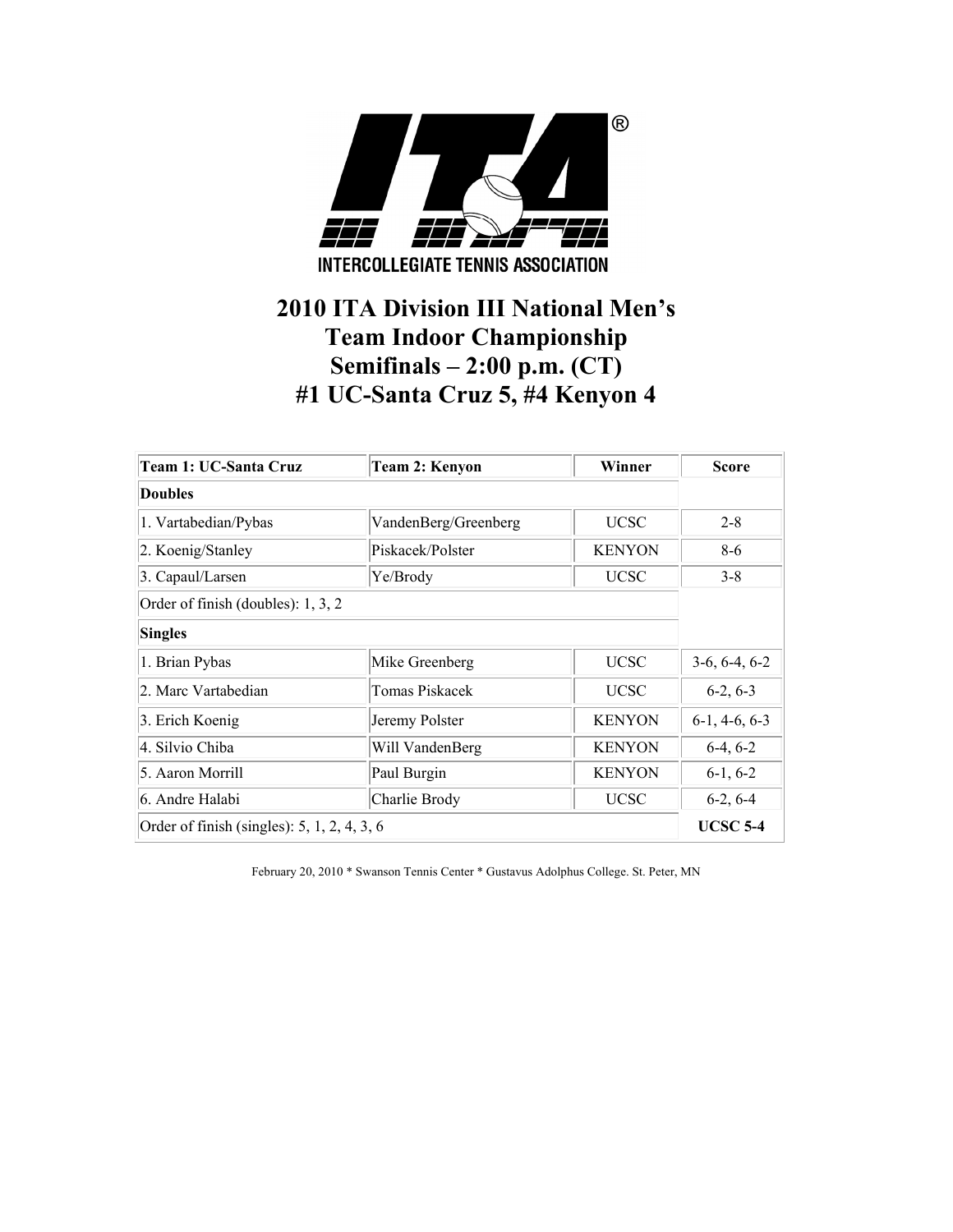

### **2010 ITA Division III National Men's Team Indoor Championship Semifinals – 2:00 p.m. (CT) #3 Washington 5, #2 Emory 4**

| <b>Team 1: Emory</b>                        | Team 2: Washington U.      | Winner       | <b>Score</b>    |
|---------------------------------------------|----------------------------|--------------|-----------------|
| Doubles                                     |                            |              |                 |
| 1. Goodwin/Pottish                          | Stein/Woods                | WASHINGTON   | $9-8(5)$        |
| 2. Chun/Humphries                           | Watts/Farah                | WASHINGTON   | $8 - 5$         |
| 3. Simonson/Caplan                          | Chiang/Levy                | WASHINGTON   | $8 - 5$         |
| Order of finish (doubles): 2, 1, 3          |                            |              |                 |
| <b>Singles</b>                              |                            |              |                 |
| 1. Dillon Pottish                           | John Watts                 | <b>EMORY</b> | $6-2, 6-2$      |
| 2. Chris Goodwin                            | Isaac Stein                | <b>EMORY</b> | $6-0, 6-1$      |
| 3. Colin Egan                               | Adam Putterman             | <b>EMORY</b> | $6-4, 7-5$      |
| 4. Philipp Overdiek                         | $5-7, 6-4, 1-0$<br>$(3-1)$ |              |                 |
| 5. Daniel Weingarten                        | Gary Parizher              | WASHINGTON   | $6-4, 1-6, 6-3$ |
| 6. Chris Redmond                            | Danny Levy                 | WASHINGTON   | $6-4, 6-3$      |
| Order of finish (singles): 3, 1, 5, 2, 6, 4 | <b>WASH 5-4</b>            |              |                 |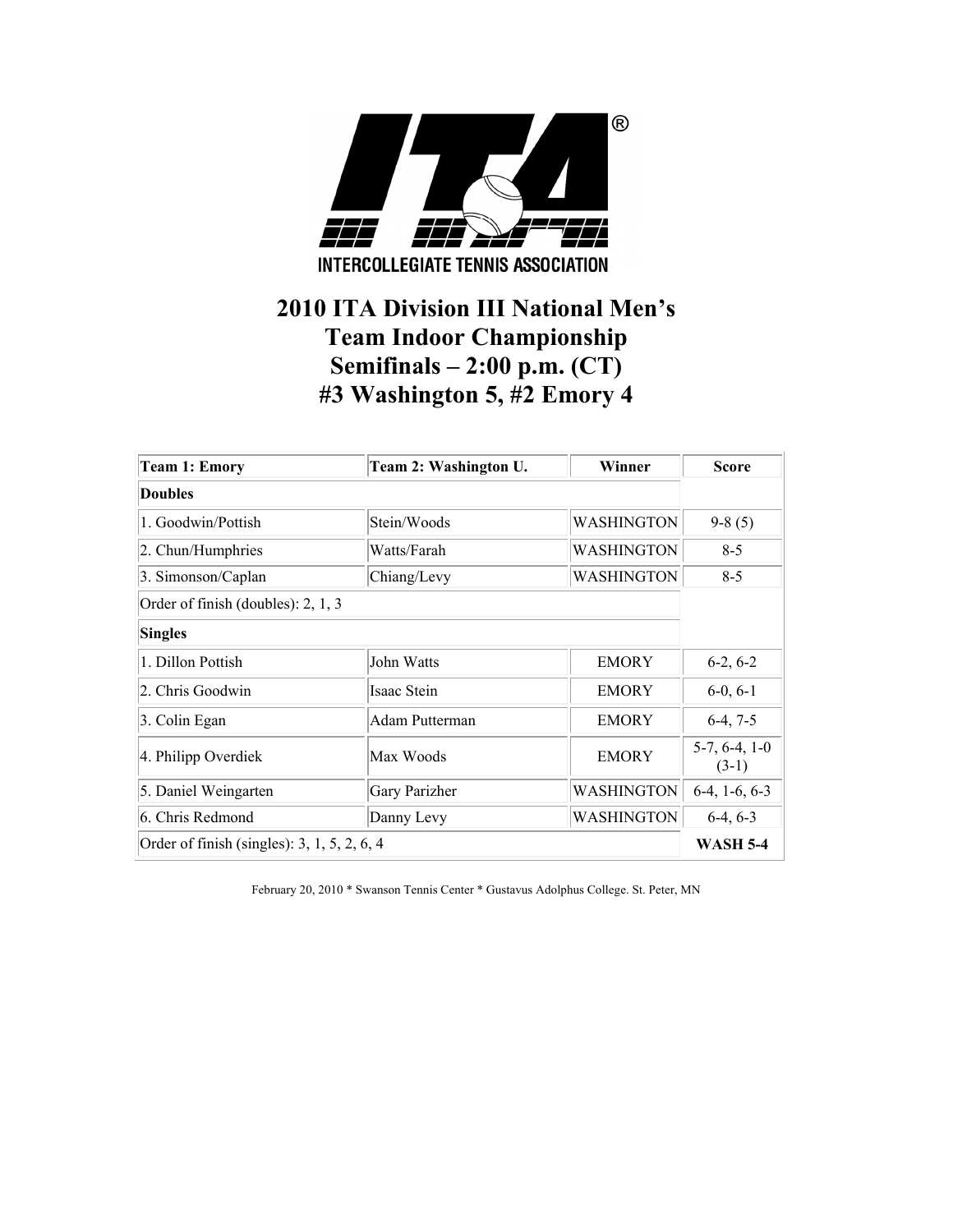

### **2010 ITA Division III National Men's Team Indoor Championship 7th Place – 7:30 p.m. (CT) #7 DePauw 6, #5 Gustavus Adolphus 3**

| <b>Team 1: Gustavus Adolphus</b>              | <b>Team 2: DePauw</b> | Winner          | <b>Score</b>      |
|-----------------------------------------------|-----------------------|-----------------|-------------------|
| <b>Doubles</b>                                |                       |                 |                   |
| 1. Donkena/Johnson                            | Sandager/Gates        | <b>DEPAUW</b>   | $8-4$             |
| 2. Clark/Olson                                | Rardon/Kahn           | <b>DEPAUW</b>   | $8-6$             |
| 3. Jethwa/Otero                               | Schouweiler/Batuello  | <b>GUSTAVUS</b> | $9 - 7$           |
| Order of finish (doubles): 1, 2, 3            |                       |                 |                   |
| <b>Singles</b>                                |                       |                 |                   |
| 1. Amrik Donkena                              | <b>Scott Sandager</b> | <b>GUSTAVUS</b> | $6-4, 7-6$        |
| 2. Patrick Clark                              | Noah Swiler           | <b>GUSTAVUS</b> | $6-2, 6-1$        |
| 3. Daniel Pmeranc                             | Michael Rardon        | <b>DEPAUW</b>   | $6-2, 6-2$        |
| 4. Tyler Johnson                              | Andrew Kahn           | <b>DEPAUW</b>   | $6-2, 6-4$        |
| 5. Krishan Jethwa                             | Hunter Schouweiler    | <b>DEPAUW</b>   | $6-4, 6-1$        |
| 6. Kyle Olson                                 | Will Gates            | <b>DEPAUW</b>   | $7-5, 6-2$        |
| Order of finish (singles): $2, 1, 3, 4, 6, 5$ |                       |                 | <b>DEPAUW 6-3</b> |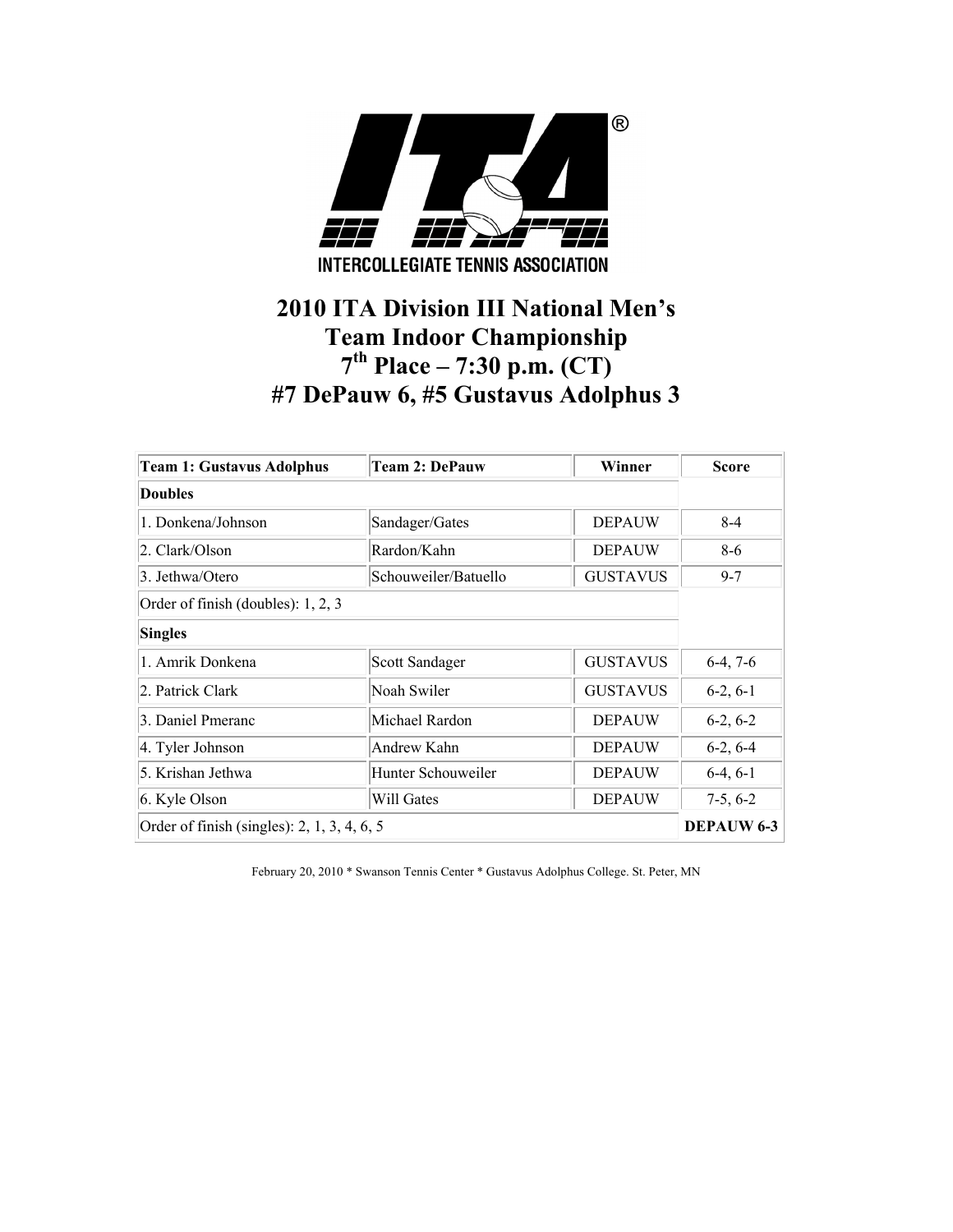

# **2010 ITA Division III National Men's Team Indoor Championship 5th Place – 7:30 p.m. (CT) #6 Johns Hopkins 5, #8 Carnegie Mellon 4**

| <b>Team 1: Johns Hopkins</b>                  | <b>Team 2: Carnegie Mellon</b> | Winner          | <b>Score</b>       |
|-----------------------------------------------|--------------------------------|-----------------|--------------------|
| <b>Doubles</b>                                |                                |                 |                    |
| 1. Maldow/Wang                                | Muliawan/Ljuboja               | <b>HOPKINS</b>  | $8-5$              |
| 2. Barnaby/Blythe                             | Nemerov/Mactaggart             | <b>CARNEGIE</b> | $8 - 2$            |
| 3. Mernit/Rauck                               | Miller/King                    | <b>HOPKINS</b>  | $9 - 7$            |
| Order of finish (doubles): 2, 1, 3            |                                |                 |                    |
| <b>Singles</b>                                |                                |                 |                    |
| 1. David Maldow                               | Alex Nemerov                   | <b>HOPKINS</b>  | $0-6, 6-3, 6-2$    |
| 2. Andrew Wang                                | <b>Bobby Mactaggart</b>        | <b>HOPKINS</b>  | $6-3, 7-5$         |
| 3. Warren Elgort                              | James Muliawan                 | <b>CARNEGIE</b> | $4-6, 6-4, 1-0$    |
| 4. Andy Hersh                                 | Duke Miller                    | <b>HOPKINS</b>  | $7-5, 6-0$         |
| 5. Will Grist                                 | Jon Spero                      | <b>CARNEGIE</b> | $6-1, 6-4$         |
| 6. Jacob Barnaby                              | Harsha Rao                     | <b>CARNEGIE</b> | $6-3, 6-3$         |
| Order of finish (singles): $5, 2, 1, 6, 3, 4$ |                                |                 | <b>HOPKINS 5-4</b> |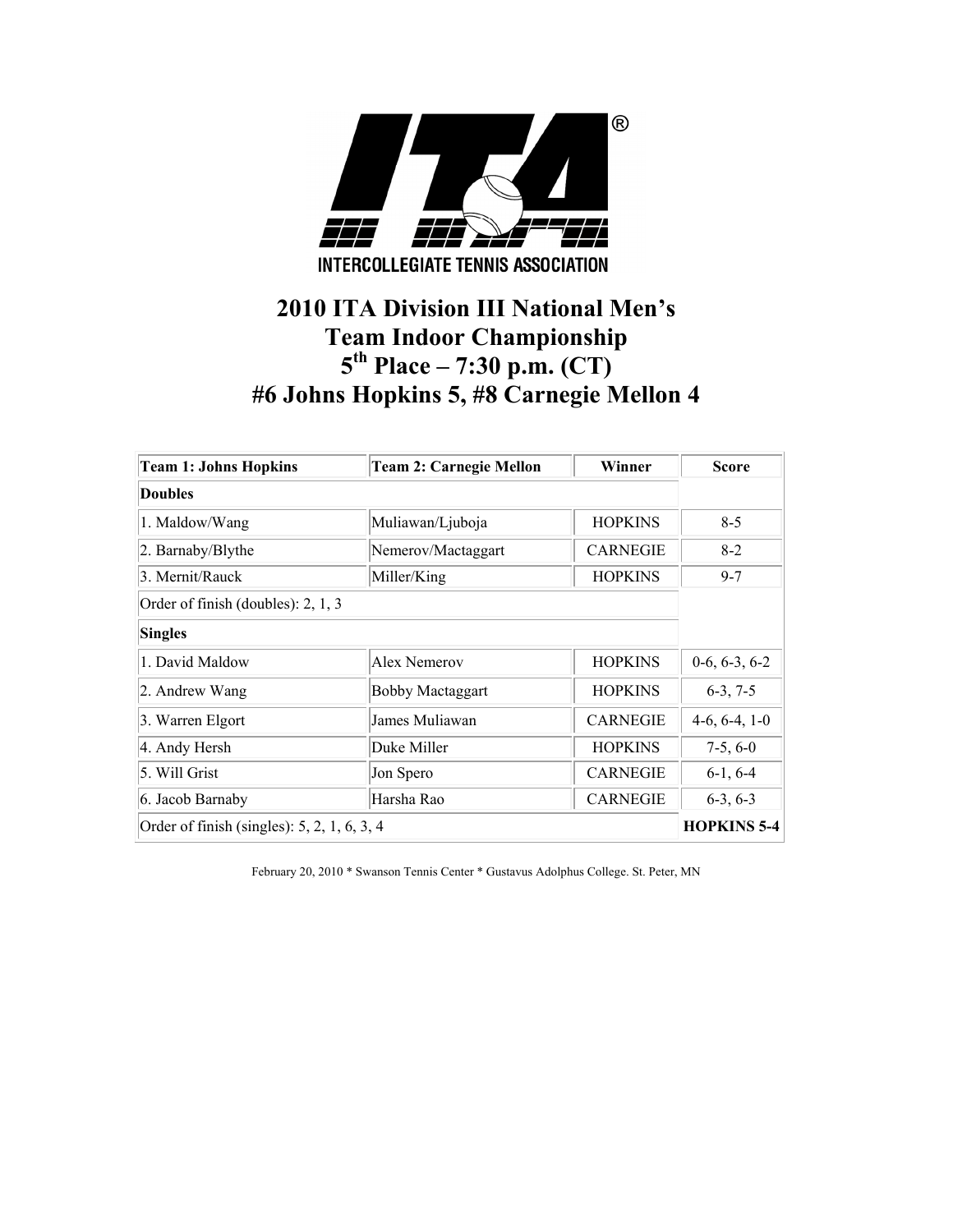

### **2010 ITA Division III National Men's Team Indoor Championship 3rd Place– 9:00 a.m. (CT) #2 Emory 5, #4 Kenyon 4**

| <b>Team 1: Emory</b>                     | <b>Team 2: Kenyon</b> | Winner        | <b>Score</b>                  |
|------------------------------------------|-----------------------|---------------|-------------------------------|
| <b>Doubles</b>                           |                       |               |                               |
| 1. Goodwin/Pottish                       | VandenBerg/Greenberg  | <b>EMORY</b>  | $8-4$                         |
| 2. Chun/Humphries                        | Piskacek/Polster      | <b>EMORY</b>  | $8 - 4$                       |
| 3. Simonson/Caplan                       | Ye/Brody              | <b>EMORY</b>  | $8 - 6$                       |
| Order of finish (doubles): 1, 2, 3       |                       |               |                               |
| <b>Singles</b>                           |                       |               |                               |
| 1. Dillon Pottish                        | Mike Greenberg        | <b>EMORY</b>  | $6-1, 6-4$                    |
| 2. Chris Goodwin                         | Tomas Piskacek        | <b>EMORY</b>  | $6-0$ , 1 $-6$ , $6-0$        |
| 3. Colin Egan                            | Jeremy Polster        | <b>KENYON</b> | $6-2, 6-4$                    |
| 4. Philipp Overdiek                      | Will VandenBerg       | <b>KENYON</b> | $6-3, 6-4$                    |
| 5. Daniel Weingarten                     | Paul Burgin           | <b>KENYON</b> | $7-6(5)$ , 6-2                |
| 6. Chris Redmond                         | Charlie Brody         | <b>KENYON</b> | $7-6(4)$ , 6-7<br>$(5)$ , 1-0 |
| Order of finish (singles): $2,3,1,4,5,6$ |                       |               | <b>EMORY 5-4</b>              |